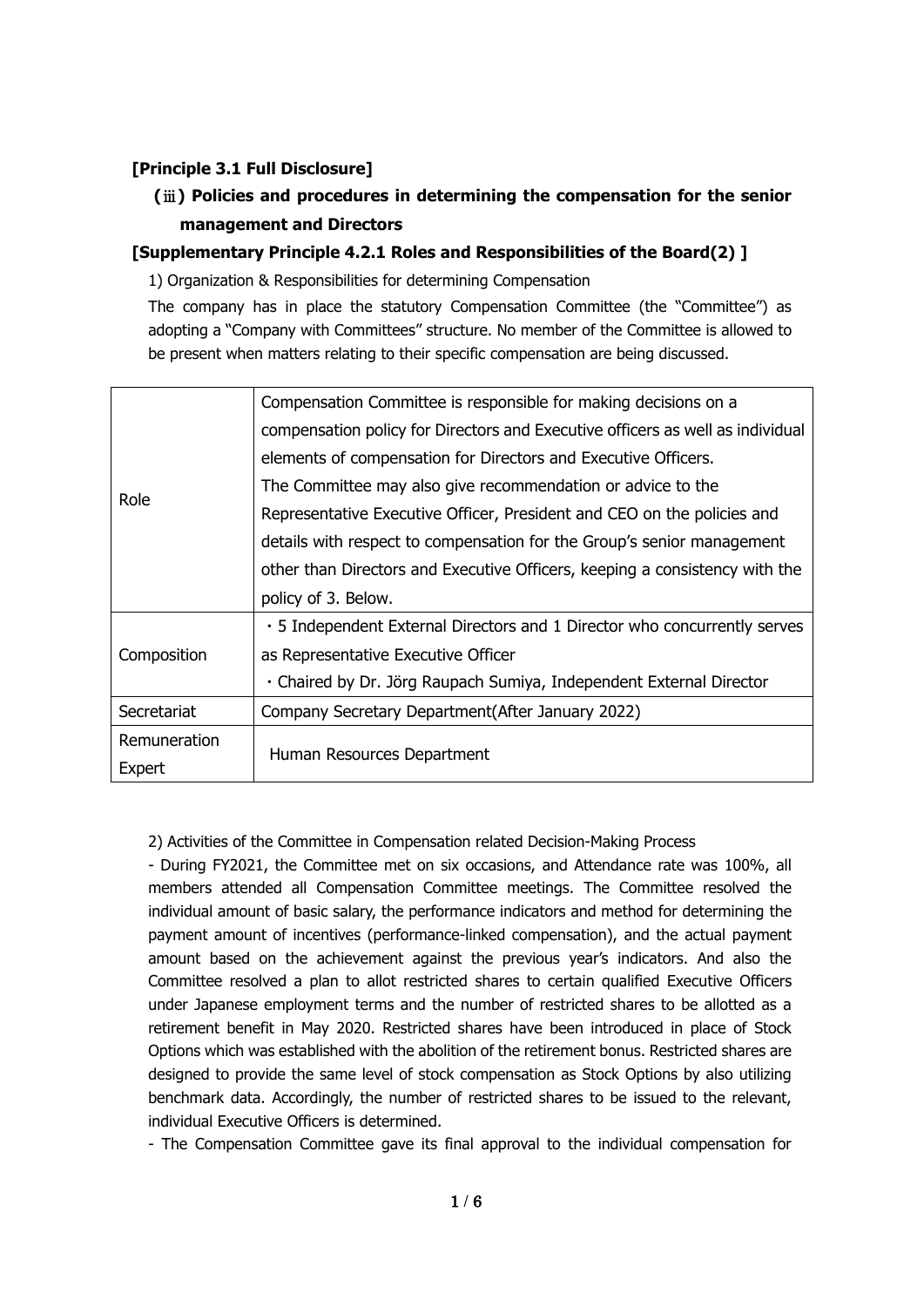Directors and Executive Officers for the year ended in March 2021 after confirming that it is consistent with the basic policy on compensation as detailed in 3) and 4).

3) Compensation Policy for Executive Officers

 $<$ A $>$ Compensation System and Compensation Composition Ratio

Compensation packages for the Executive Officers principally consist of basic salary, Management Incentive Plan (annual bonus) and Long- term Incentive plan.

The Group operates a global grading structure across the Group, and management grade is determined based on job evaluation by the Group common scale using the HAY management grade methodology, a globally recognised job evaluation methodology. Management grade determines the maximum quantum levels for participants in both the annual and long-term incentive structures.

|  | Objectives  | • To ensure that packages of employment terms and conditions are market competitive and designed in such      |                                                                                                             |                                                                                                             |  |  |  |
|--|-------------|---------------------------------------------------------------------------------------------------------------|-------------------------------------------------------------------------------------------------------------|-------------------------------------------------------------------------------------------------------------|--|--|--|
|  |             | a way as to attract, retain and motivate Executive Officers of the highest calibre on a worldwide basis in an |                                                                                                             |                                                                                                             |  |  |  |
|  |             |                                                                                                               |                                                                                                             |                                                                                                             |  |  |  |
|  |             |                                                                                                               |                                                                                                             | . To ensure that each individuals basic salary and incentives are aligned with the performance of the Group |  |  |  |
|  |             |                                                                                                               | and the interests of shareholders, as well as reflecting the commitment and achievements of the individuals |                                                                                                             |  |  |  |
|  |             | concerned.                                                                                                    |                                                                                                             |                                                                                                             |  |  |  |
|  |             |                                                                                                               | Basic salary                                                                                                | · Salaries are reviewed annually and are broadly aligned with market                                        |  |  |  |
|  |             |                                                                                                               |                                                                                                             | medians for a global business.                                                                              |  |  |  |
|  |             | Fixed salary                                                                                                  |                                                                                                             | · In determining what are the appropriate market rates, account is                                          |  |  |  |
|  |             |                                                                                                               |                                                                                                             | taken of turnover, market capitalization and the complexity and                                             |  |  |  |
|  |             |                                                                                                               |                                                                                                             | breadth of internationalization.                                                                            |  |  |  |
|  |             |                                                                                                               |                                                                                                             | · In reviewing salaries, account is also taken of the scope and                                             |  |  |  |
|  | Composition |                                                                                                               |                                                                                                             | responsibilities of the role, the performance of the individual, the                                        |  |  |  |
|  | and Details |                                                                                                               |                                                                                                             | progress the Company is making against its targets and plans and of                                         |  |  |  |
|  |             |                                                                                                               |                                                                                                             | salary increases planned for other managers.                                                                |  |  |  |
|  |             | Performance-linked<br>compensation                                                                            | Management<br>Incentive<br>Plan (annual                                                                     | . Assessed against the achievement of annual performance indicators                                         |  |  |  |
|  |             |                                                                                                               |                                                                                                             | which are mainly financial.                                                                                 |  |  |  |
|  |             |                                                                                                               |                                                                                                             | · Aligned to NSG Group's Medium-Term Plan                                                                   |  |  |  |
|  |             |                                                                                                               |                                                                                                             | · Payment levels: Ranging between 0% and 125% against each                                                  |  |  |  |
|  |             |                                                                                                               | bonus)                                                                                                      | individual's basic salary dependent upon the management grade                                               |  |  |  |
|  |             |                                                                                                               |                                                                                                             |                                                                                                             |  |  |  |

#### (a) Compensation System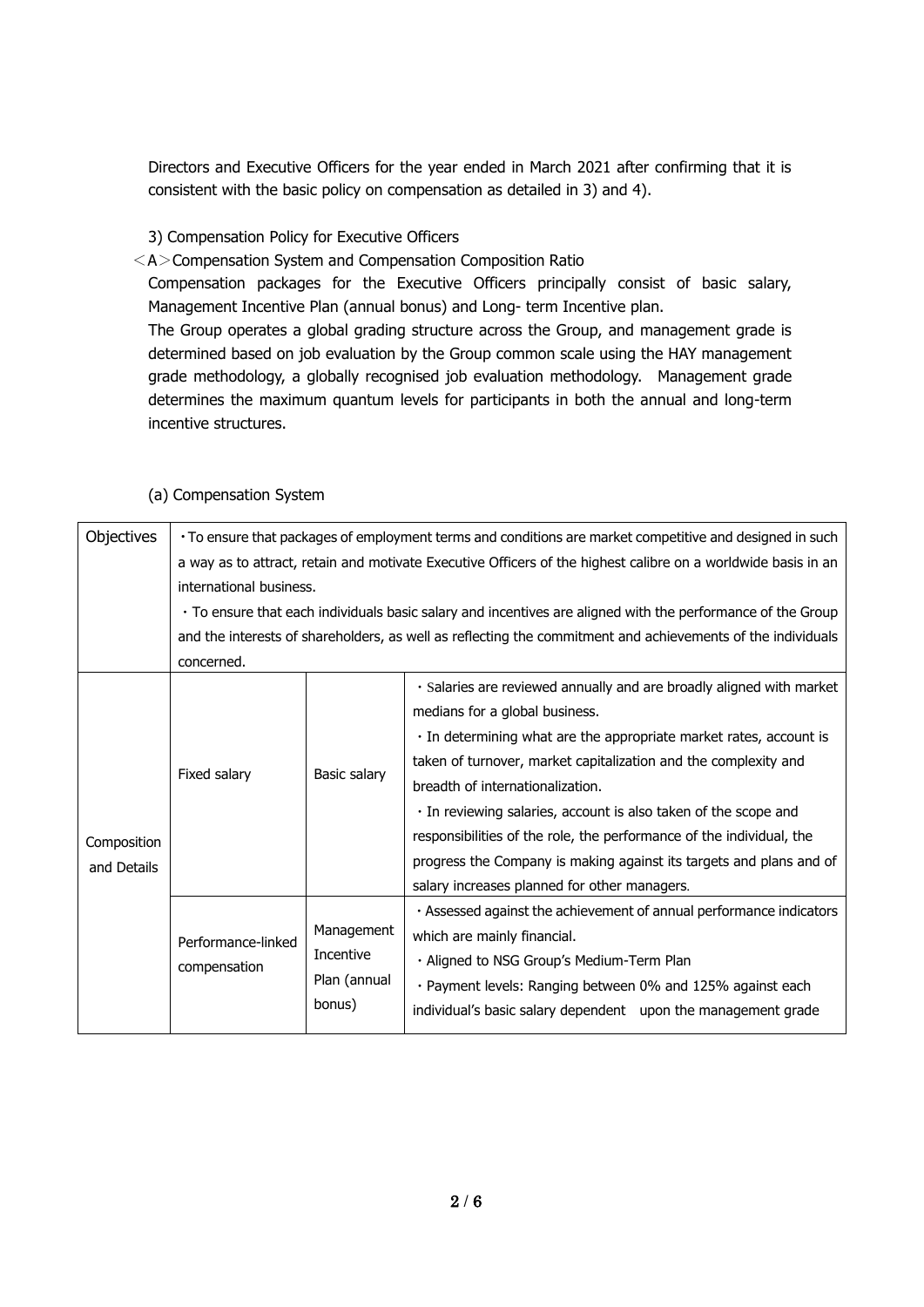|                           |           | · Assessed against the achievement of long-term performance               |
|---------------------------|-----------|---------------------------------------------------------------------------|
|                           |           | indicators over a three-year period                                       |
|                           |           | · Issued annually                                                         |
|                           |           | · Payment levels: Ranging between 0% and 150% against each                |
|                           |           | individual's basic salary dependent upon the management grade             |
|                           |           | . Require the purchase of NSG Shares by using part of the cash award      |
|                           |           | from the plan to lead to further alignment of the Executive Officers      |
|                           |           | with shareholders, allowing Executive Officers to continue to be          |
|                           | Long-term | motivated to help build shareholder value                                 |
|                           | Incentive | · Shareholding targets set for Executives : Ranging between 25% and       |
|                           | plan      | 100% against each individual's basic salary dependent upon the            |
|                           |           | management grade                                                          |
|                           |           | . Plans contain Malus (ability for the value of award to be reduced       |
|                           |           | after it has been granted but before it has vested) and Clawback          |
|                           |           | clauses (ability for the Group to require the participants to repay the   |
|                           |           | value they received after the award has vested). The Group can            |
|                           |           | exercise these provisions if one of a list of trigger events occurs.      |
|                           |           | Trigger events include the Misstatement of results, an error that         |
|                           |           | causes an award to be paid at too high a level, a serious illegal act, or |
|                           |           | a material breach of the Group Code of Ethics.                            |
|                           |           | · Restricted shares are issued annually to some Executive Officers        |
| <b>Stock Compensation</b> |           | under Japanese employment terms as a retirement saving plan.              |
|                           |           |                                                                           |

#### (b) Compensation ratio

The ratio of basic salary and incentives is, rather than specifically and equally applied, set according to individuals' management grades.

#### <CEO's compensation ratio>

|                                                                                                 | Fixed salary               |                                                    |                                                                 |  |
|-------------------------------------------------------------------------------------------------|----------------------------|----------------------------------------------------|-----------------------------------------------------------------|--|
| In the case that all criteria of<br>performance-linked<br>compensation have not been<br>reached | Basic salary<br>100%       |                                                    | * Half of net LTIPproceeds<br>is used to purchase NSG<br>shares |  |
| In the case that performance-<br>linked compensation have been                                  | Fixed salarv               |                                                    | Variable compensation                                           |  |
| reached all maximum (maximum<br>payment of performance-linked<br>compensation)                  | <b>Basic salary</b><br>27% | Management incentive Plan<br>(annual bonus)<br>33% | Long-term incentive plan<br>40%<br>$\ast$                       |  |

Note: For clarification, the above diagram includes only base salary plus annual and Long-term incentive plan compensation, no additional benefits are included. In addition, the impact of the share price movement element of the Long-term incentive plan is not taken into account.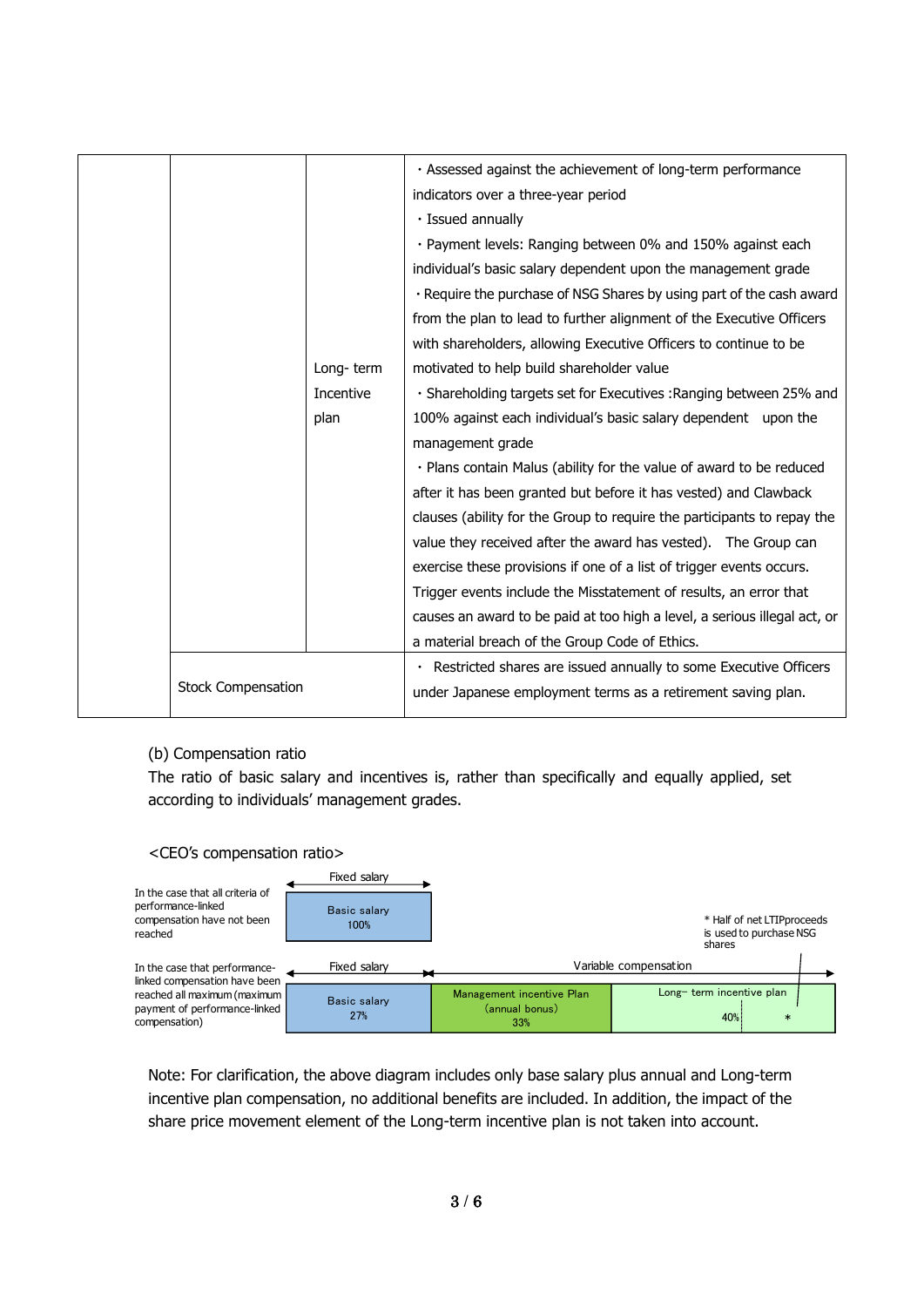#### $<$ B $>$ FY2022 Management Incentive Plan (annual bonus)

#### (a) Group Performance measures and weight

| Element                     | Ratio |
|-----------------------------|-------|
| Management Operating Profit | 50%   |
| Free Cash Flow              | 50%   |

#### (b) Reasons for selected the measures

| Measures             | Reasons                                                            |
|----------------------|--------------------------------------------------------------------|
| Management Operating | Ensure alignment with delivery of the target numbers assigned to   |
| Profit               | Group operating profit and cash flow which are the financial       |
| Free Cash Flow       | performance indicators specifically important to the annual budget |

(c) Determination of Management Incentive Plan (annual bonus) Payment Level

 $\mathsf{Payment}\ \mathsf{Level} = \mathsf{Maximum}\ \mathsf{payment}\ \mathsf{amount} \times \mathsf{Action}$  rate of Performance

# measures

・A Gate mechanism operates for the plan, which is based on a minimum level of Net Income that must be reached, as an affordability threshold before considering payment based on achievement against the different performance measures.

- If the Gate is not met, no payment is made
- If the Gate is met, payment is made based on achievement against the performance measures

・For each performance measure the minimum performance level ("Entry") of performance is set in line with the annual budget for the financial year. Appropriate stretch to "Target" level is identified, as is the stretch to the performance level that would equate to the maximum payment level ("Max").

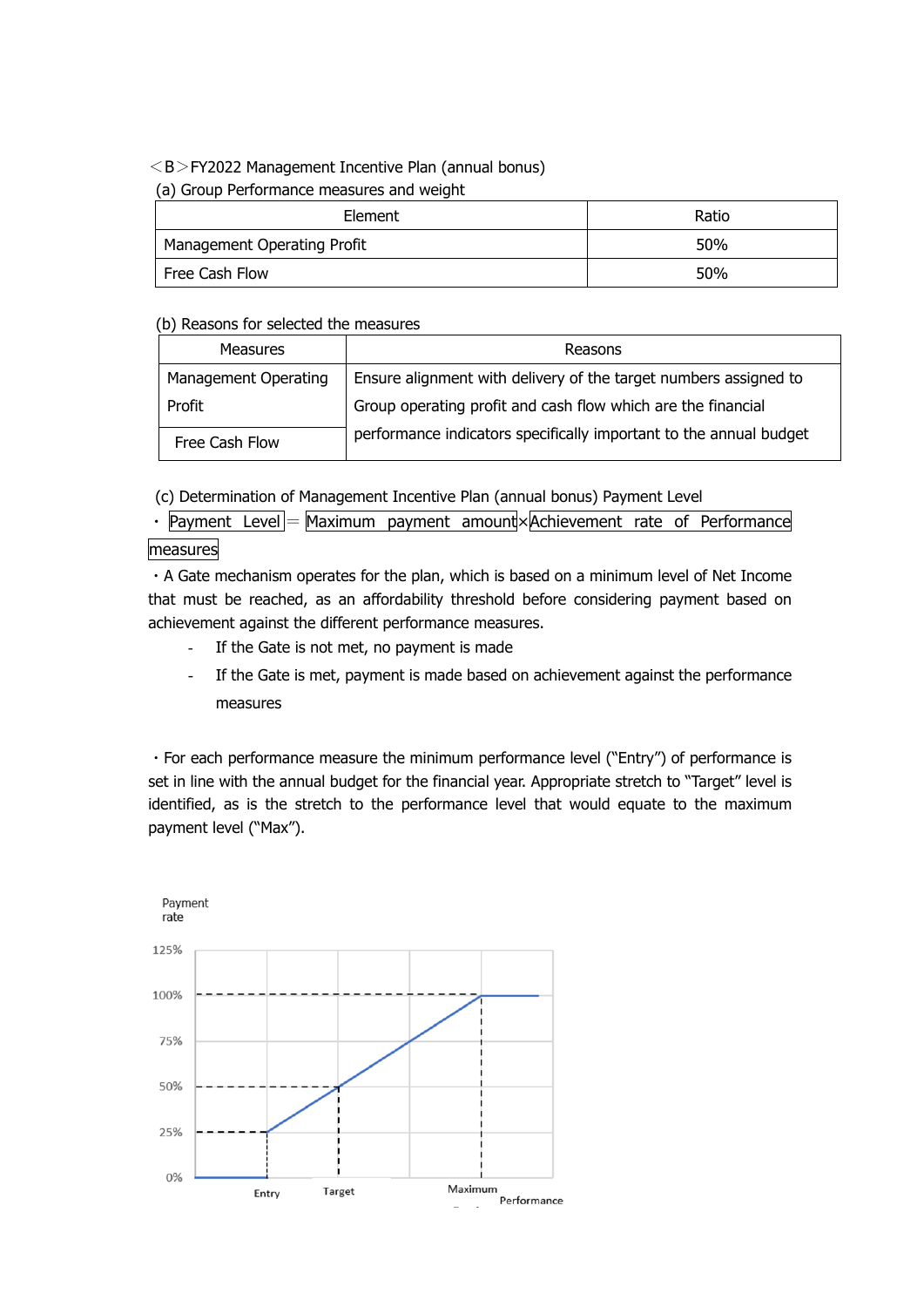Achievement rate of performance measures = Payment rate of Management Operating Profit measure x 50% + Payment rate of Free Cash Flow measure x 50%

<C>Long-term incentive

(a) Group Performance measures and weight of plans currently in operation

①Plan commencing in FY2020 (Target period : FY2020, FY2021 and FY2022)

②Plan commencing in FY2021 (Target period : FY2022 and FY2023)

\* For the plan commencing in FY2021 only, due to the uncertainty in numbers resulting from the impact of Covid-19 on the business, the aggregate EPS scale is based on the 2 years FY2022 and FY2023.

| Performance Measures    | Ratio |
|-------------------------|-------|
| EPS (Earning per Share) | 50%   |
| ROS (Return on Sales)   | 50%   |

## Performance Measures of Plans commencing in FY2020 and FY2021

|  |  |  |  |  | (b) Reasons for selected the measures |
|--|--|--|--|--|---------------------------------------|
|--|--|--|--|--|---------------------------------------|

| Performance Measures | Reasons                                                                                                          |
|----------------------|------------------------------------------------------------------------------------------------------------------|
| <b>EPS</b>           | Two performance measures ensure clear link with the                                                              |
| <b>ROS</b>           | Medium-Term Plan, incentivising executives to further<br>strengthen earning power and enhance shareholder value. |

#### (c) Determination of LTIP Payment Level

 $\boxed{\text{LTIP Payment}}$  = Maximum payment amount  $\times$  Achievement rate of Performance  $measures \times$ Share price movement rate

・For each measure, "Entry" is set in such a way to ensure that the business is meeting the minimum required performance level and the "Maximum" point on the scale has appropriate stretch.